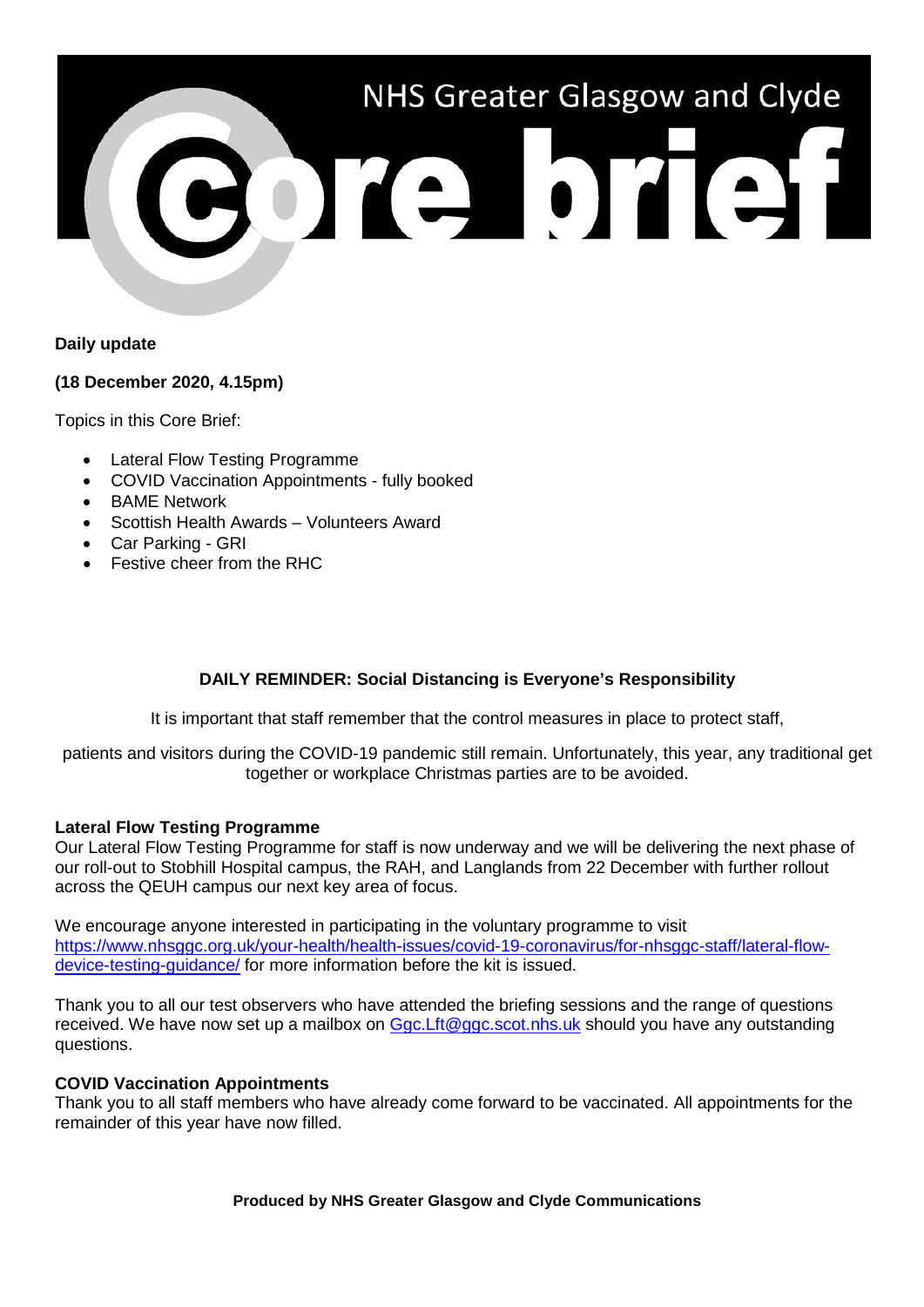The vaccination team is finalising arrangements for January, including appointments for those of you who will need to receive your second dose of the vaccine. More information will be shared with you next week. Thank you for your ongoing support and patience.

### **BAME Network**

As you will have just read, our COVID-19 vaccination programme is well underway.

Recent UK research has shown that there has been a disproportionate impact of COVID-19 on BAME individuals, and in response, our Health Board is actively supporting our BAME staff in our Priority 1 and 2 (patient facing) and Priority 3 (non-patient facing) for COVID-19 Vaccination programme.

We are keen to include all BAME colleagues in these three COVID-19 Vaccination groups, and we are relying on the data you have provided within our Human Resources system, eESS to help us to identify BAME employees. Up to date information within eESS is important to help identify and support employees in the right ways with programmes like this vaccination programme, our risk assessment process and other employee wellbeing programmes.

We therefore ask that you access your eESS account by following the link here <https://eess.mhs.scot.nhs.uk/> and the [instructions here](https://www.eess.nhs.scot/ess/) and update your personal information to ensure we can identify you for the appropriate prioritisation.

In addition, some of you may be aware of the **BAME Staff Network**, which is an established group of BAME colleagues, supported by the Board, providing a safe place to share experiences and to build and grow a collaborative community.

Becoming part of this network will provide you with the opportunity to discuss and influence the health, wellbeing and work of BAME staff in NHSGGC. If this is something you would like to know more of, please contact **Oudwin Griffith**, NHSGGC BAME Staff Network Chair and Champion, email address: [ggc.bmestaffnetwork@nhs.scot](mailto:ggc.bmestaffnetwork@nhs.scot)

We look forward to hearing from you and to working together to build our ONE NHS Family.

#### **Scottish Health Awards – Congratulations to Glasgow Recovery Communities**

Glasgow Recovery Communities picked up the Volunteers Award in the prestigious Scottish Health Awards.

The service is part of the Glasgow Alcohol and Drug Recovery Services, and is a peer-led organisation where people with lived experience of addiction help more than 500 people a week to reduce the harms caused by alcohol and drugs.

They take part in activities ranging from art to exercise classes that are designed to tackle social isolation, promote positive choices, build self-esteem and repair fractured relationships. Professional counselling is on offer along with child care and family activities for parents who attend.

During the COVID-19 pandemic, support and activities continued online and peer support from people with personal experience has proved especially important to help people remain abstinent.

Kelda Gaffney, Service Manager, North East Alcohol and Drug Recovery Service, Glasgow City HSCP said: "I am hugely impressed, as always, by the amount of work and commitment our recovery volunteers have dedicated to supporting some of the most vulnerable people in the city. I have no doubt that a number of lives have been saved as a consequence."

### **Car Parking – GRI**

Cabinet Secretary for Health and Sport, Jeane Freeman MSP has confirmed today that staff, visitors and patients will benefit from a further extension to free parking. This means that parking at Glasgow Royal Infirmary will continue to be free of charge until the end of March 2021.

### *And finally…*

**Produced by NHS Greater Glasgow and Clyde Communications**